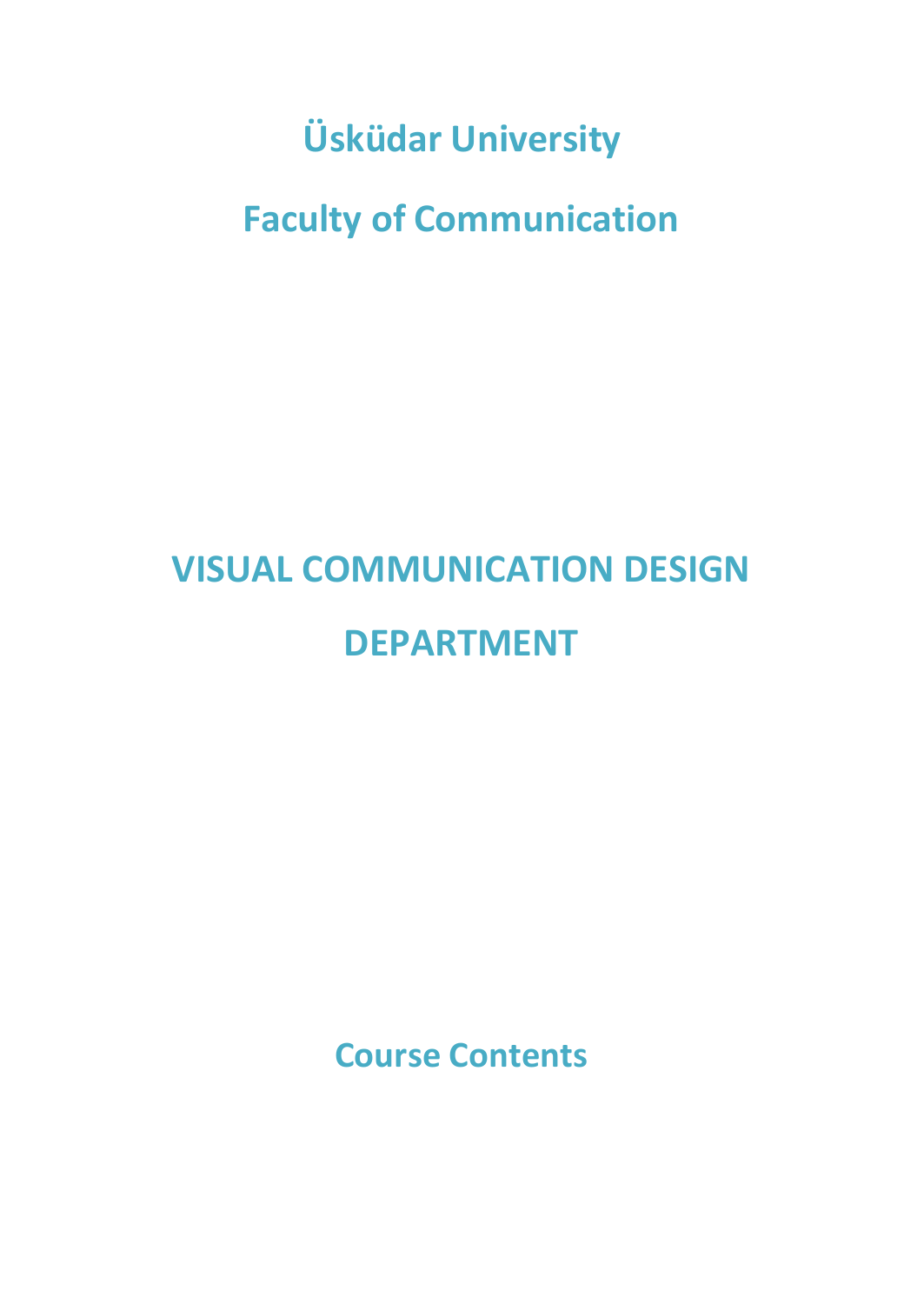# **FIRST TERM (1st Grade, Fall Term)**

#### **İLET111 Introduction to Communication**

Development of communication sciences, basic concepts of communication, the role and importance of communication in human's and social life, types of communication, communication takes place in which levels, effective communication and bodylanguage.

## **SBU157 Political Sciences**

Development of political sciences, basic concepts, political systems, the emergence and development of democratic system, parliamentary systems and processes, development and process of democracy in Turkey. Institutions and politics of democratic systems, philosophers and administrators led political sciences.

#### **İLET109 Introduction to Law**

Fundamental concepts of law. Basic principles and institutions of Turkish law. Law and democracy. Roman law and its effects on Turkish judicial system. The fundamental basis of constitutional law.

#### **RPSİ109 Positive Psychology and Communication Skills**

This is an approach that enable individuals realize their own resources and values to be happy, peaceful, successful and highly satisfied with their lives. Usage of these resources and values creatively and appropriately allow individual to exert their personal and cultural potential with a conscious choice. In this course, students will evaluate researches and concept studies on different subjects and theoretical approaches (meaningful life, feeling of thankfulness, happiness, hope, optimism, positive emotions, port-traumatic personal growth, endurance, self-perception, strength, time perception). Students will learn how to use methods such as brain mapping, signature strengths, gratitude journal, seven ways increase happiness (learned optimism, thankfulness). Concept of communication. Types of communication and communication process.

#### **İNG101 English I**

Basic concepts of English. Reading texts and exercises. Listening exercises. Translation exercises. Writing essay. Speaking exercises, conversations.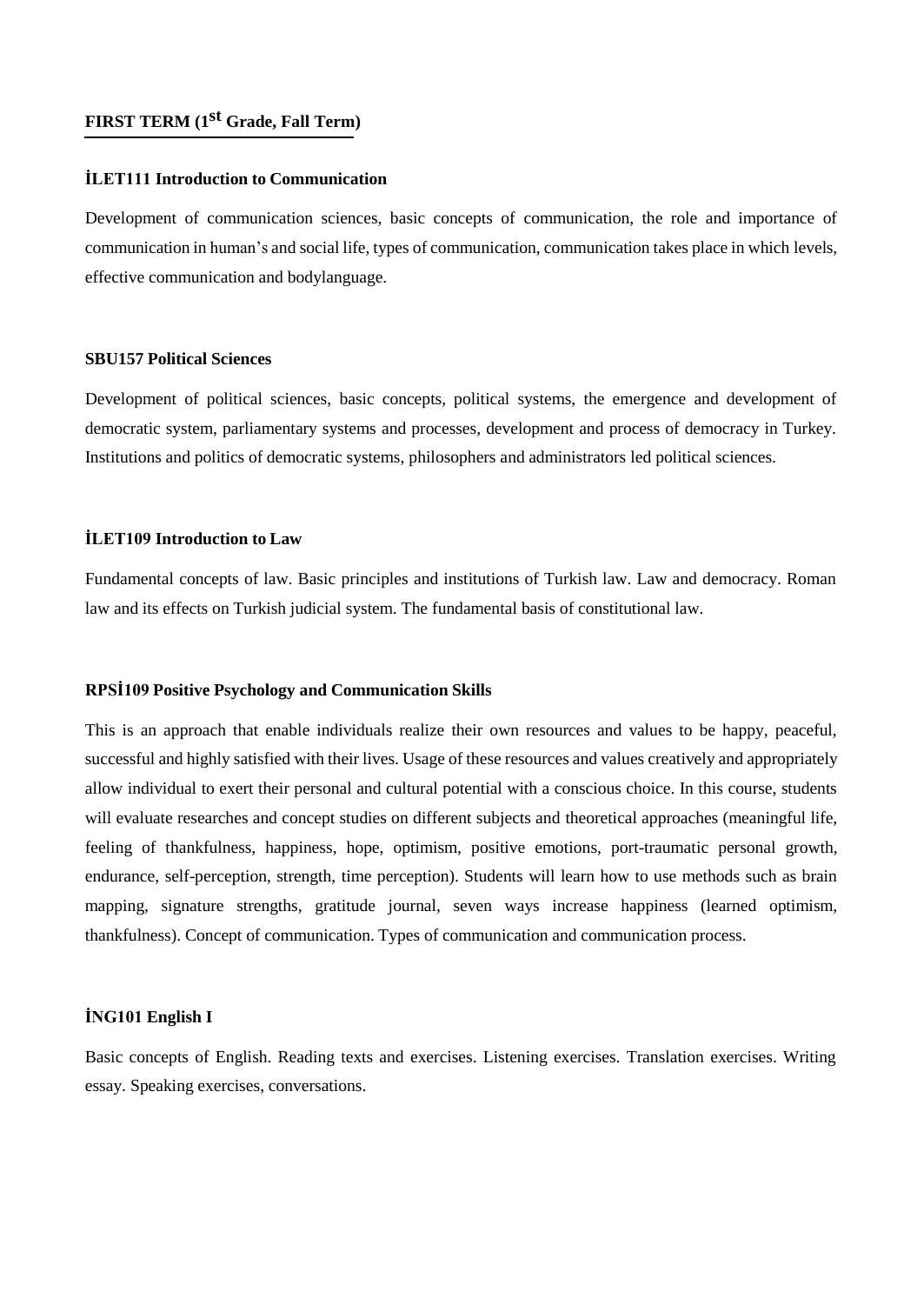#### **TURK101 Turkish Language-I**

The objective of this course is to examine the main movements in Turkish literature and bring a fresh perspective on the works of authors that a graduate of Faculty of Communications is expected to have an awareness of. The lessons will include case studies and practices.

## **ATA101 Principles of Atatürk and History of Revolution-I**

The events that have taken place in the recent Turkish history; especially the occurrences surrounding the collapse of the Ottoman Empire, War of Salvation, formation of Turkish Republic, the initial years of the Republic rule, the Second World War and the transformation from the single party period will be examined during this course. Lessons consist of lectures and seminars including those by guest speakers.

## **RKUL101 University Culture I**

In this course considering the agenda of society, country and university, the topics are discussed with the students by experts within or outside the university. Sharing knowledge and experiences of communication professionals working several parts of communication sector with the students.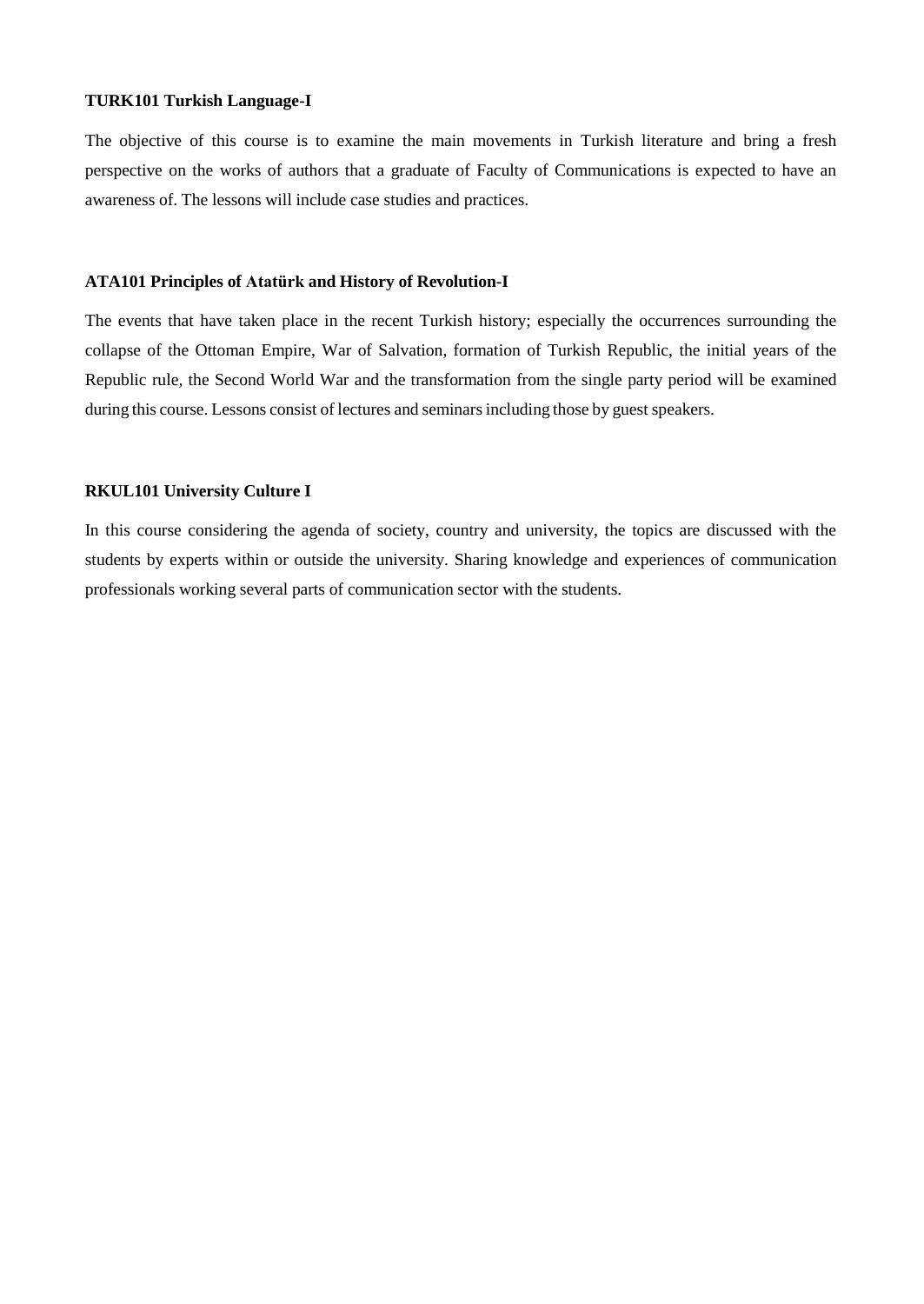#### **GİT106 Introduction to Basic Design**

Transformation of basic concepts and elements of design to designed messages. Basic practices. Introduction to design tools. Introduction to design media. Developing ability of design. Conceptual and practical studies for design process and designing the basic values of Visual Communication based on graphic design by using pixel and vector image processing programs in digital media.

#### **SOS126 General Sociology**

Basic concepts of sociology. Development process of sociology as a scientific discipline. Concepts, theories and approaches ruling classical and modern sociology. Phases of sociological thought. The points where sociology and communication sciences cross and feed each other.

#### **İLET106 Introduction to Economics**

Basic concepts of economics. Development phases of economical thought. Microeconomics and macroeconomics. Basic information concerning international economics. Economic policies and practices in Turkey. Liberal thought and economics. Open market and rivalry. Development and underdevelopment concepts. Capitalism and globalisation.

#### **FEL109 Basic Concepts in Philosophy**

Emergence and development of philosophy. Basic concepts, theories, approaches. Paradigms of philosophical thought. First Age philosophers. Philosophical thought in Medieval Age. Eastern and South Eastern philosophy. Philosophy and communication relation.

# **İNG102 English II**

Basic concepts of English. Reading texts and exercises. Listening exercises. Translation exercises. Writing essay. Speaking exercises, conversations.

# **TURK102 Turkish Language-II**

The objective of this course is to examine the main movements in Turkish literature and bring a fresh perspective on the works of authors that a graduate of Faculty of Communications is expected to have an awareness of. The lessons will include case studies and practices.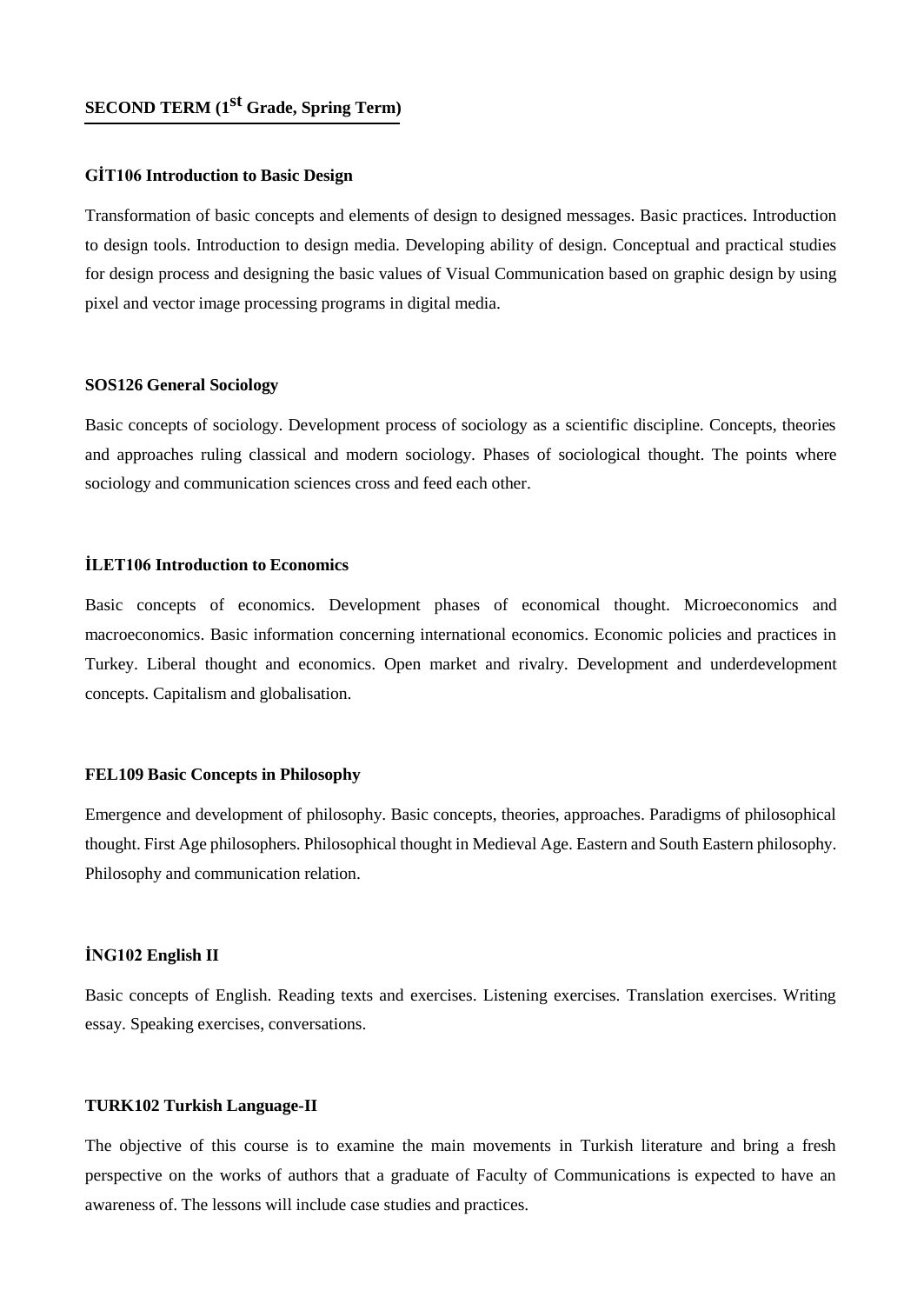#### **ATA102 Principles of Atatürk and History of Revolution-II**

The events that have taken place in the recent Turkish history; especially the occurrences surrounding the collapse of the Ottoman Empire, War of Salvation, formation of Turkish Republic, the initial years of the Republic rule, the Second World War and the transformation from the single party period will be examined during this course. Lessons consist of lectures and seminars including those by guest speakers.

#### **RKUL102 University Culture II**

In this course considering the agenda of society, country and university, the topics are discussed with the students by experts within or outside the university. Sharing knowledge and experiences of communication professionals working several parts of communication sector with the students.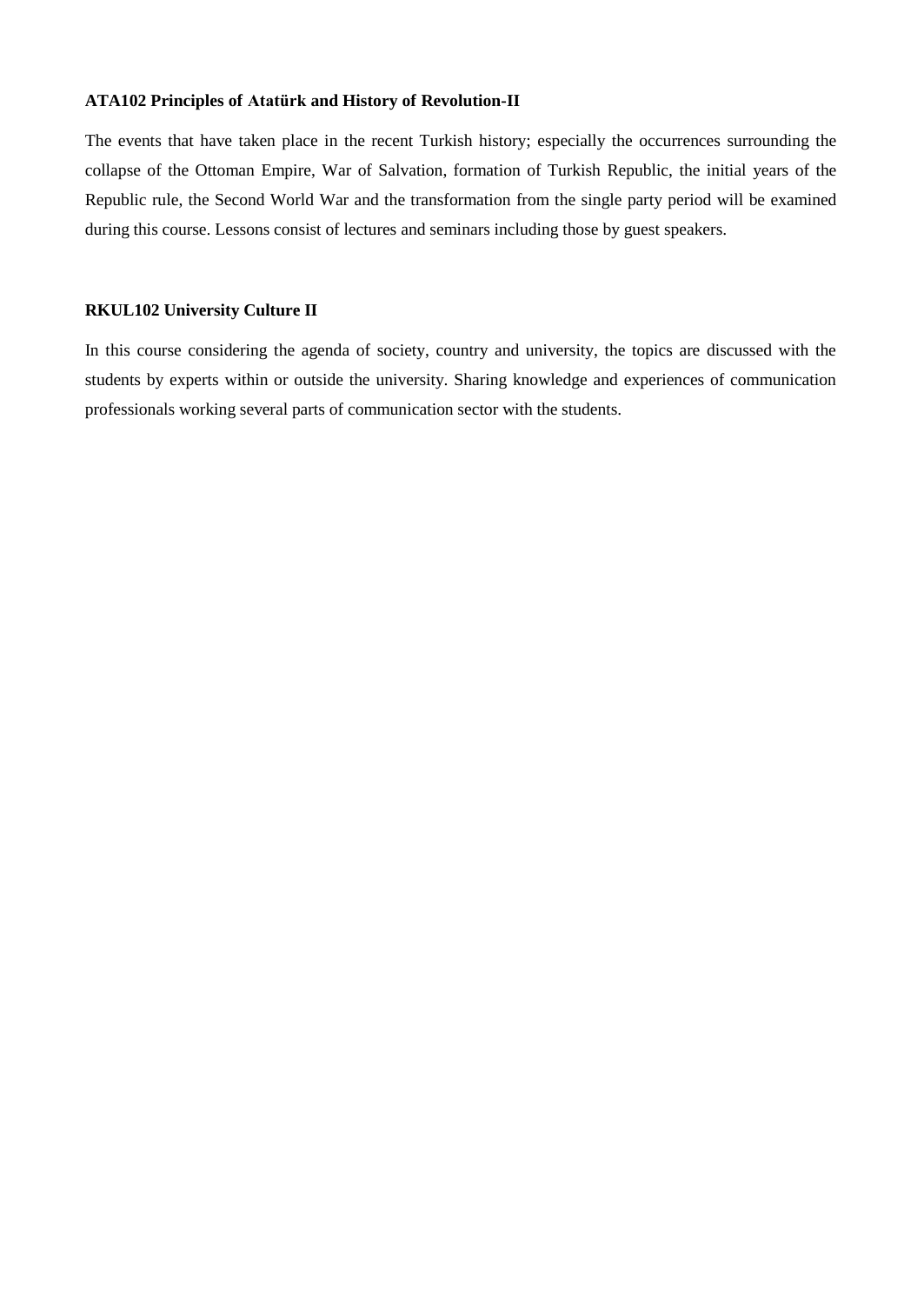#### **İLET219 Communication Research Methods**

Emergence and development of epistemology. Developmental stages of methodology. Philosophical traditions that formed a basis for methodology. Relation between social sciences and methodology. Methods and technics used on social science studies. Empirical methodological tradition. Critical methodological tradition. Questionnaire technique, content analysis. Hermeneutic analysis technics.

#### **İLET203 Communications Law**

Basic concepts of communications law. Development of communications law in several countries. Communications law in Turkey. Press freedom and first juristic practices. Censorship and law. Juridical regulation on press. Juridical regulation on radio and television. Cinema and law.

#### **GİT205 Graphic Design I**

Basics of graphic design. Graphic narratives. Practical applications. The basic elements of visual communication. As an element of graphic design logos, corporate identity, communication functions, such as graphic design products and design processes.

#### **İLET205 History of Communication**

History of humanity and communication. Communication in first ages. Communication in ancient times. Development of communication technologies. Emergence and development of mass communication. Development of mass media in Turkey. Development of journalism. Development of radio. Emergence and development of agency journalism. Television era. Digital publishing and broadcasting. Internet media.

#### **İLET217 Professional English I**

Development of ability to use of English on communication. Ability to use of English on professional field of communication. Use of English on printed media journalism. Use of English on radio and television. Use of English on cinema.

## **İLET211 Basic Photography**

Basic concepts of photography. Photography techniques, types of photography, art photography, photojournalism, documentary photography. Enframing at photography, depth of field, perspective and color settings.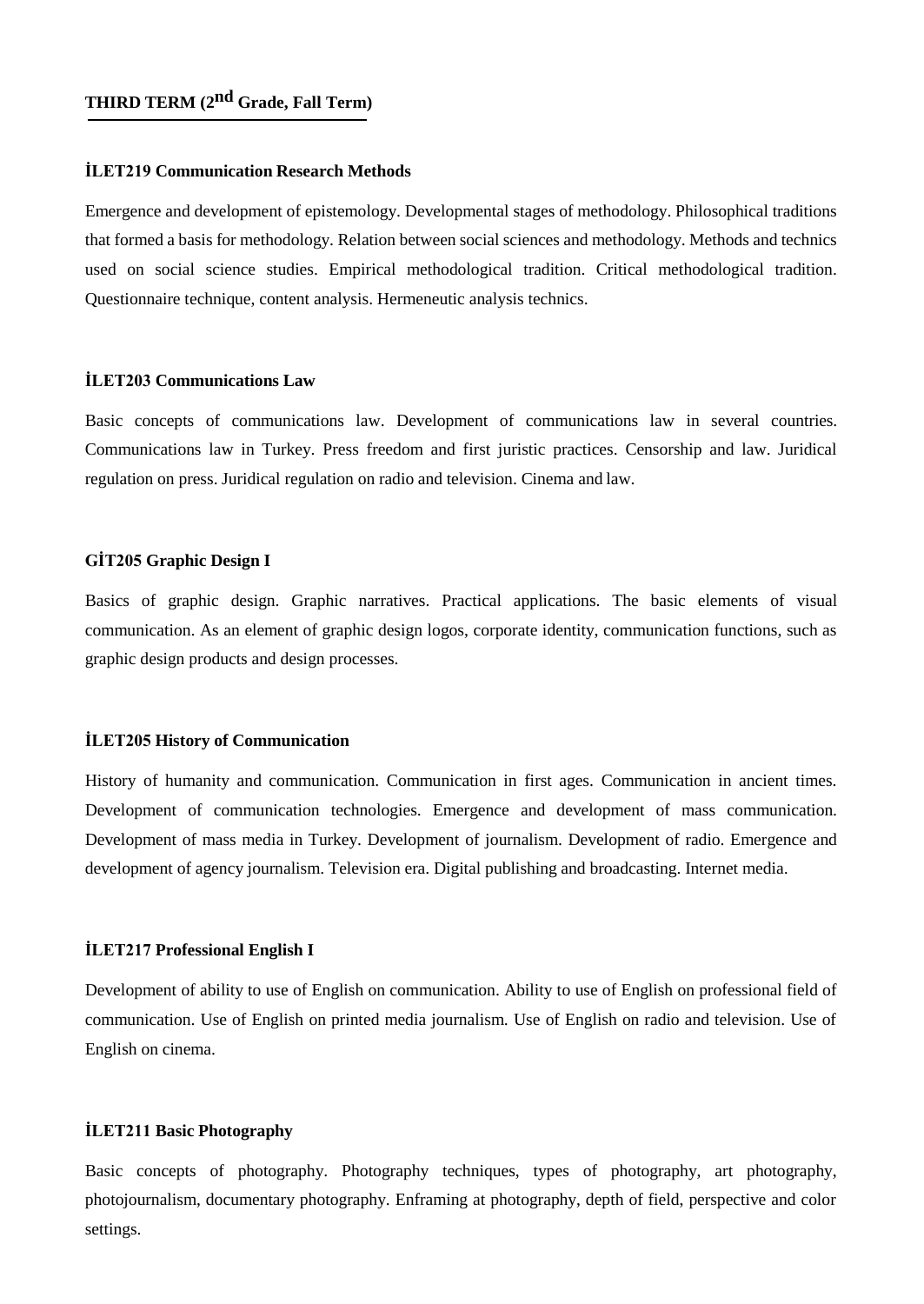# **İLET209 Social Psychology**

Emergence and development of social psychology as a scientific discipline. Basic concepts and theories of social psychology. Individual and society relation. Group and group dynamics. Group and society relation. Family. Attitude and perception. Attitude scales. Balance theories. Social psychology and communication.

# **GİT209 Typographic Narrative**

Font of the visual relationships. Choosing the right font according to the message. Sequence in Typography. Analysis of the characters used on the computer of the traditional and the modern. Taking advantage of the current font characters specific to a particular research purpose. Typography approaches. Typographic narrators. Creation of narrative structure. Practice of typographic design principles.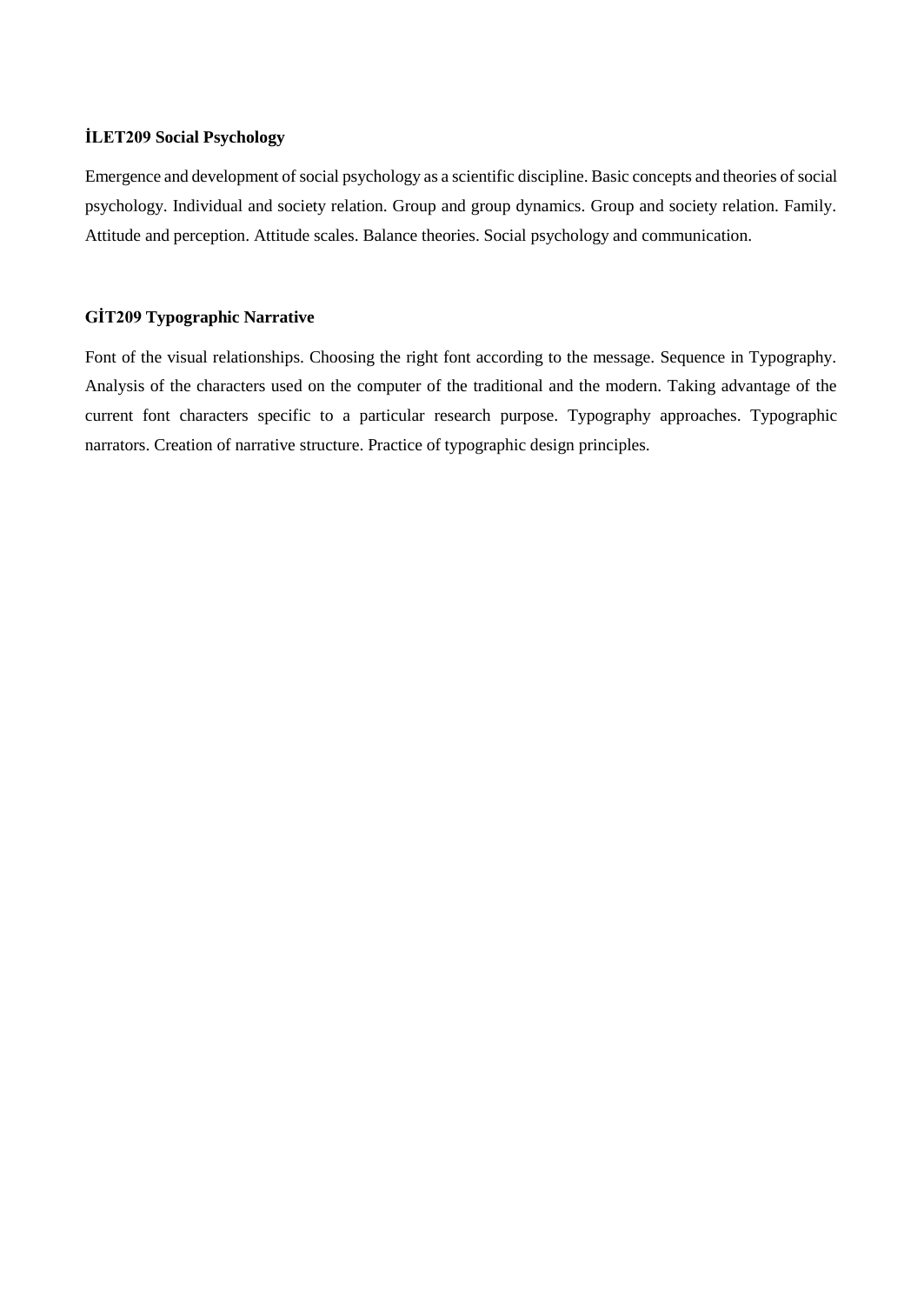# **FOURTH TERM (2nd Grade, Spring Term)**

#### **İLET202 Turkish Media History**

Emergence and development of press in Turkey. Press in Ottoman period. First Turkish newspaper. Press in republican period. Juridical regulation on press. Emergence and development of radio in Turkey. Television broadcasting in Turkey. Expansion of Internet media. Media holdings.

### **GİT206 Graphic Design II**

Factors in the transfer of the application fields of graphic design and visual communication design, introducing basic knowledge. Press advertisements for the advertisement of an existing product and service creation. Spreading the basic design principles and practice for understanding.

#### **İLET204 Political Communication**

Relation between politics and communication. Political systems and communication systems. Political structures and structuring of mass communication. Democracy and communication. Propaganda and persuasion techniques. Rhetoric. Political advertisement. Image and perception management.

#### **GİT208 Web Design**

The concept of user interface design. Computer, mobile phone and applications on different devices, such as creative, innovative, artistic interface design. Interface design of the components. Interaction, usability, readability, accessibility. Basics of Web design and software. Web technologies. Studies of design and optimization.

#### **GİT210 Digital Illustration**

History and theory of illustration, importance of digital illustration. The illustration as a visual narrative form. Applications of illustration in digital media. Utilization of illustration in design. Digital illustration techniques. The production of digital illustrations to be used in today's mass communication media.

#### **RGPK104 Entrepreneurship and Project Culture**

Students will gain for literature search, data collecting and analysing ability in this course.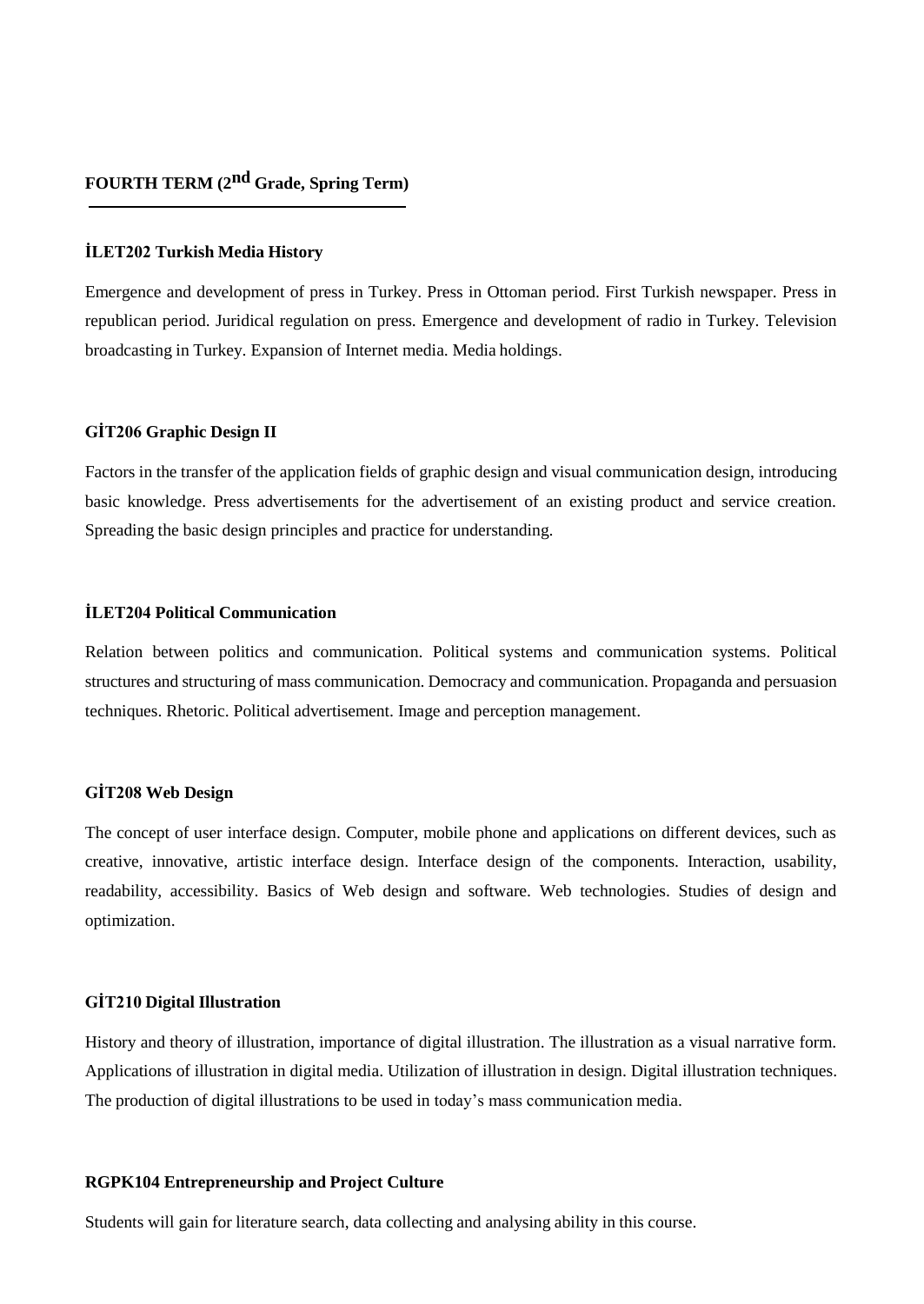# **İLET214 Professional English II**

Effective use of English on communication field. Development of ability to use of English on news writing. Ability to read media texts in English. Development of ability to prepare media content in English.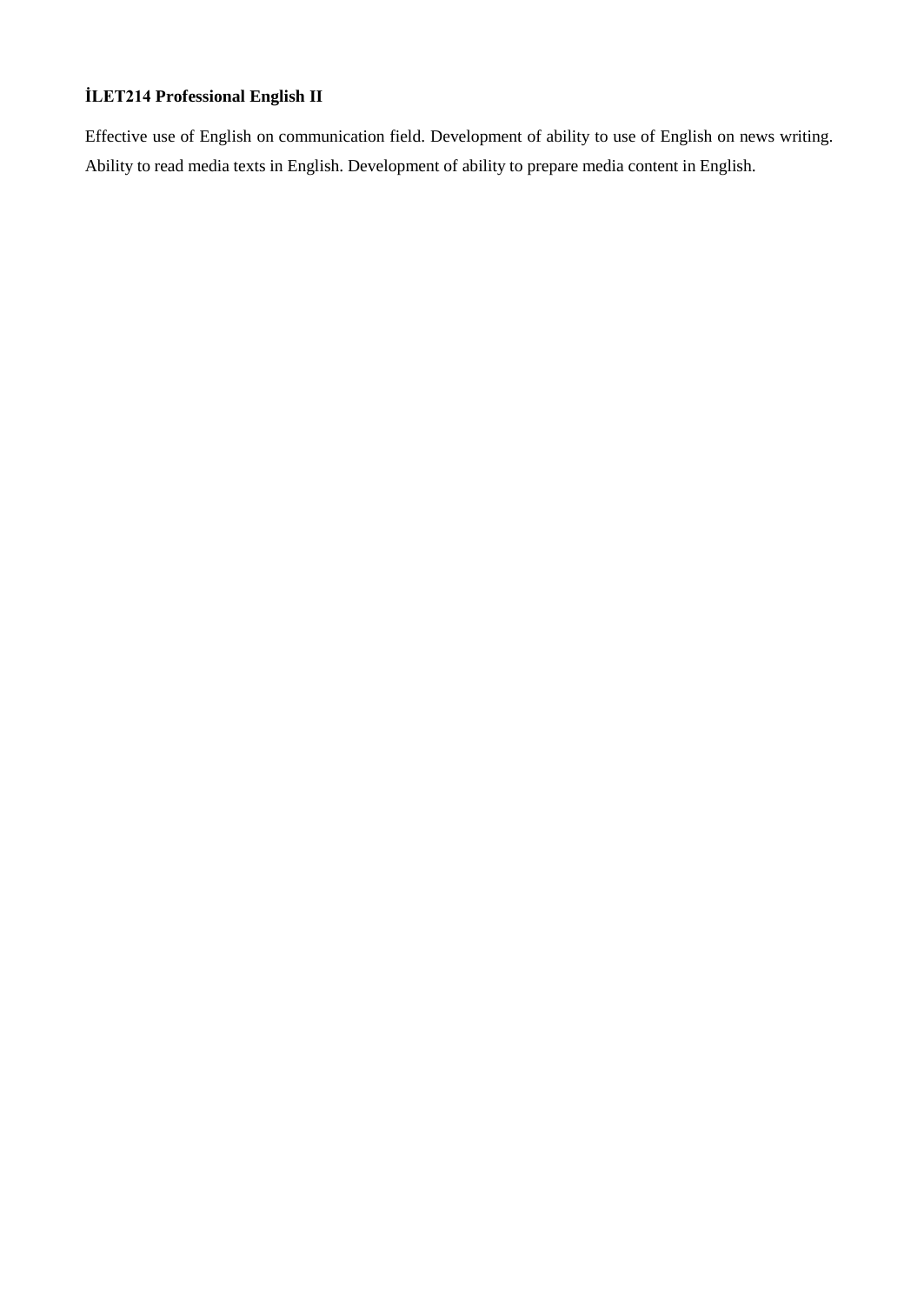# **FIFTH TERM (3rd Grade, Fall Term)**

# **Core Courses**

## **İLET303 Theories of Communication**

Emergence and development of communication sciences. Liberal and critical paradigms on communication sciences. Models theories and approaches within these two paradigms. The effects of mass media. Political economy of communication, cultural studies. Media and interactivity.

#### **GİT305 Web Applications and Multimedia I**

Relation of multimedia and communication. Creation multimedia in web technologies. Texts, images, moving images, sound, and animation using various communication environments. Creative designs and applications.

#### **Elective Courses**

#### **GİT351 Visual Perception**

Visual perception concept. Psychological dynamics of visual perception. Cultural foundations of visual perception. Sociological dynamics of visual perception. Cognitive, affective and spiritual foundations of visual perception. Visual perception and socialisation. Visual perception and human experiences. Perception set and visual perception.

#### **GİT353 Visual Communication Techniques**

Basic techniques of visual communication. Communication with drawings, communication with writing, signs and symbols, usage of visual language. Colour fact. Space design and communication. Icons.

#### **GİT357 Informative and Educational Content Design**

Creating a content. The relationship between content and design. Create the content with according design. Informing and training functions of contents. Examples of informative and educational content design. **Practices** 

#### **GİT359 Multimedia Techniques and Systems**

General overview of multimedia techniques. Multimedia systems.Internet environment and multimedia techniques and systems. Visual design in multimedia. Visual composition inmultimedia.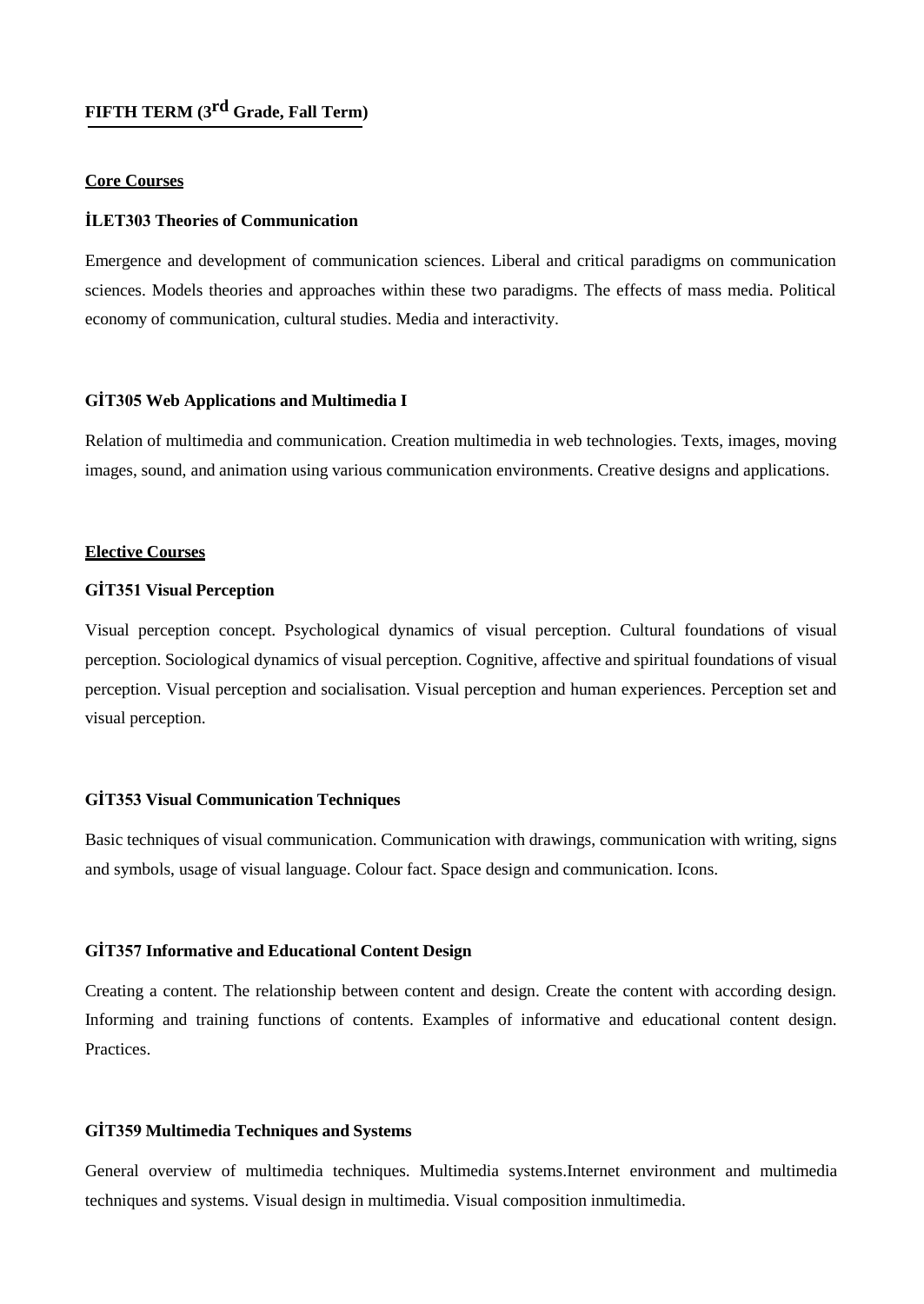## **GİT361 Visual Texts and Gender**

Relationship between visual communication media and gender. Representations of gender identities in cinema. Construction and representations of gender identities in television texts. Visual representation fields of gender identities in advertisement texts. Gender identity and color factor.

#### **GİT363 Visual Narrative**

Art history and visual narrative. Visual communication arts and visual narrative. Aesthetic and visual narrative. Visual narrative in antiquity. Visual narrative in medieval. Religious texts and visual narrative. Storytelling through pictures. Picture narrators. Visual narrative in terms of theater arts. Cinema art and visual narrative. Line art, humor and visual narrative. Comic strips and narrative. Digital communication and visual narration.

## **GİT365 Design and Creative Typography Practices**

Typography, stain and composition. Typographic narrative and aesthetic. Typographic adjustments and information transmission. Typography based design covering subject matter of any kind, canonical typography issues other than framework, real or virtual target applications.

#### **GİT371 Design and Coding**

Coding as a form of design and production. Basic software language, coding and web. Coding and design applications. Technical principles that are necessary for producing numerical graphics. Effects of computer in visual communication design. Technically realizing visual communication design in computer. Developing independent code in Processing, Openframework, Vuo and Nodebox.

#### **GİT373 Stop Motion Planning and Practice**

Scenario, composition, light and motion. Sequential photography and techniques. Examples of stop- motion practice. Project development process.

#### **GİT375 Manipulative Visual Narrative and Creation**

Types of visual narrative. Arrangement of visual items with manipulation. Creating a new visual narrative through manipulation. Manipulative visual narrative and creative practices.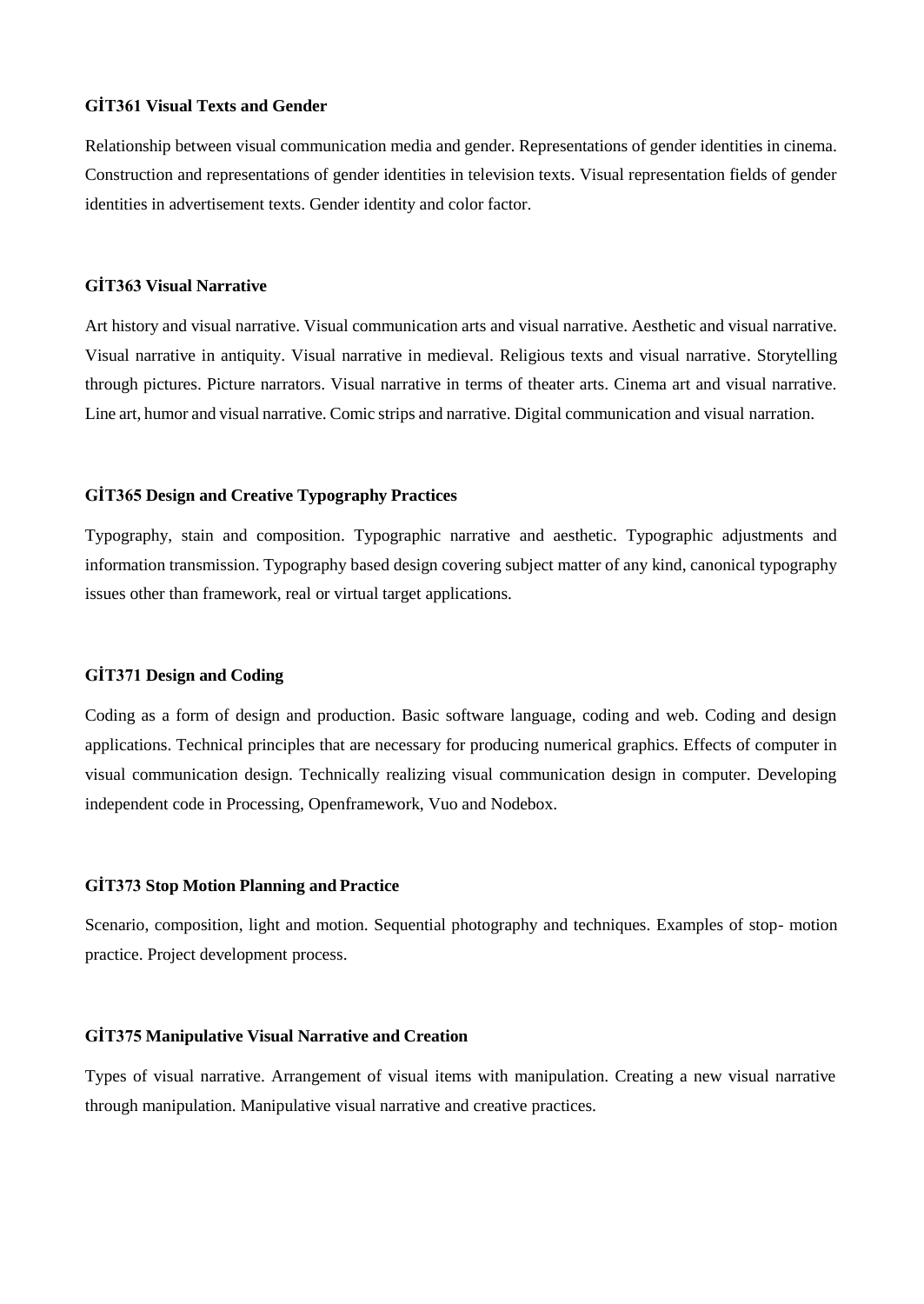## **GİT377 Modeling and Animation**

Perception and form knowledge. Examples of modeling. Adding action to modeling. Animation examples. Modeling and animation practice. Three-dimensional modeling and animation techniques and methods (in the third dimension vector system). Texture, light, camera and action.

# **GİT379 Printing Techniques**

A historical overview of development processes of printing techniques. Printing techniques before printing house. Painting and writing. Inurement of printing house. Printing house-based printing techniques. Paper types. Use of colour in printing. Digital technology and printing techniques.

# **GİT381 Medical Illustration**

The techniques of visualizing anatomical structures, procedures and pathological conditions of living organisms according to design basics in medicine and health related subjects.

# **GİT383 Art History**

From the prehistoric period to the mid of the 20th century, art movements, artists and artworks such as painting, sculpture, architecture and installation will be chronologically examined according to their economic, science, technology, geographical discoveries, demography, culture, religion and socio-political developments and changes.

# **GİT385 History of Visual Communication Design**

To examine the art and design trends shaped by socio-economic and cultural determinants from a historical perspective. Effects of cultural and artistic movements on communication design and graphic designers.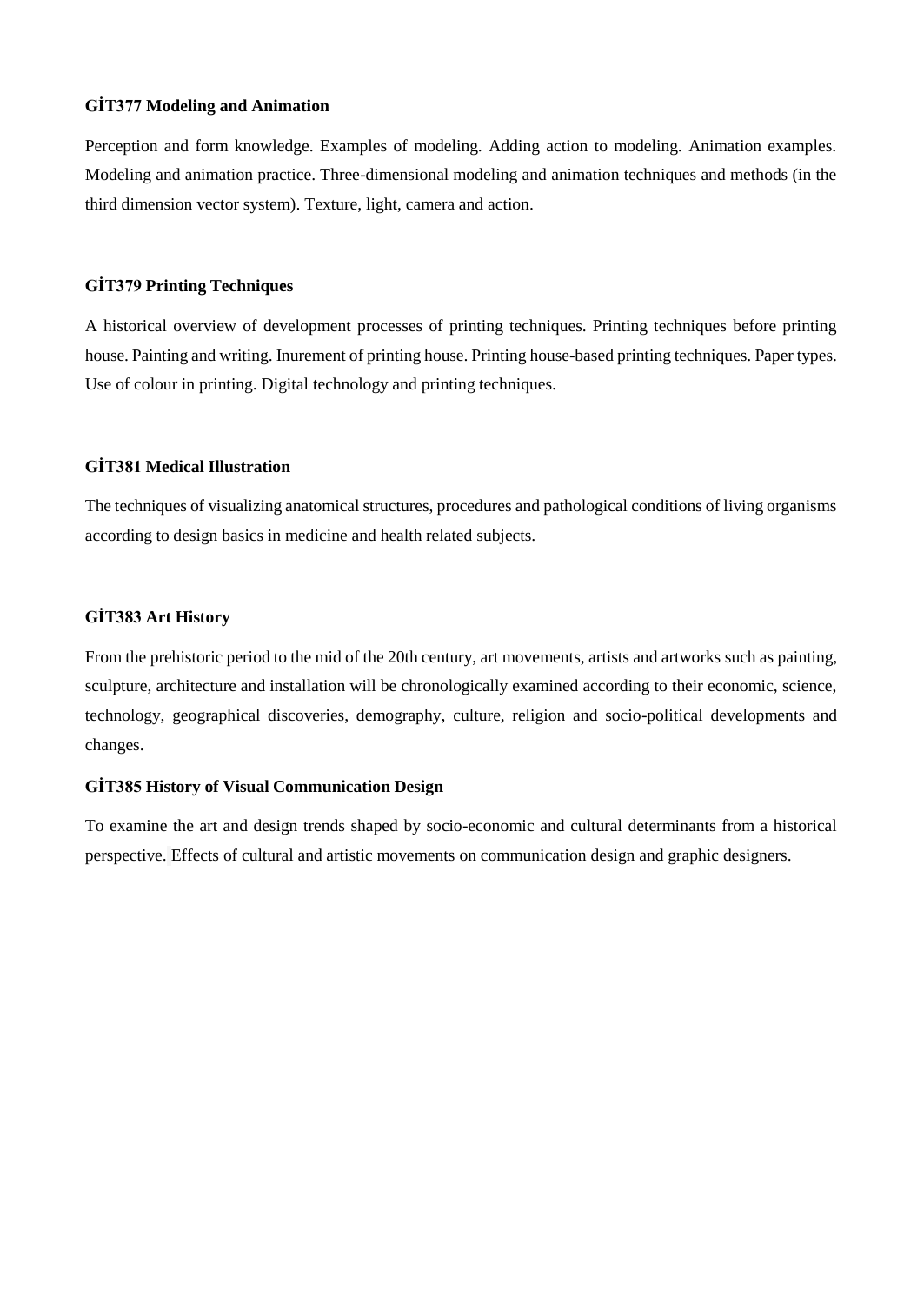# **SIXTH TERM (3rd Grade, Spring Term)**

## **Core Courses**

## **GİT308 Motion Graphic Design**

Moving image design. Motion and time concepts. Basic approaches to the creation of moving graphics. Video, audio, and graphic based materials, working together to create compositions.

#### **GİT306 Web Applications and Multimedia II**

New technologies and communication design in interactive media platforms. Communication design practiced by technologies such as augmented reality, touch screens, location services, motion sensors and interactive projection systems. Media platforms such as portable, spatial, wearable and interactive surface applications. Connected to the users, the concept-oriented, experimental and innovative interactive media applications.

# **Elective Courses**

## **GİT352 Visual Culture**

Visual culture concept. Types of visual culture. Historical basis of visual culture. Visual culture and social basis. Visual culture and anthropological background. Visual culture and civilisations. Visual culture and communication.

#### **GİT354 Digital Aesthetics**

Digital informatics and arts. New dimensions on mass multiplication of arts via digital technologies. Artistic creation in digital environment and sense of aesthetics. Relations between design and aesthetic in digital environment.

#### **GİT356 Design and Programming Language**

Basic programming languages. HTML5 and programming. Sound, image and HTML5 technologies. Web project.

#### **GİT358 Video-Graphic and Design**

Graphic relationship with video. Video graphic elements. Components of video graphic and design relation with video-graphic Video graphic designing process.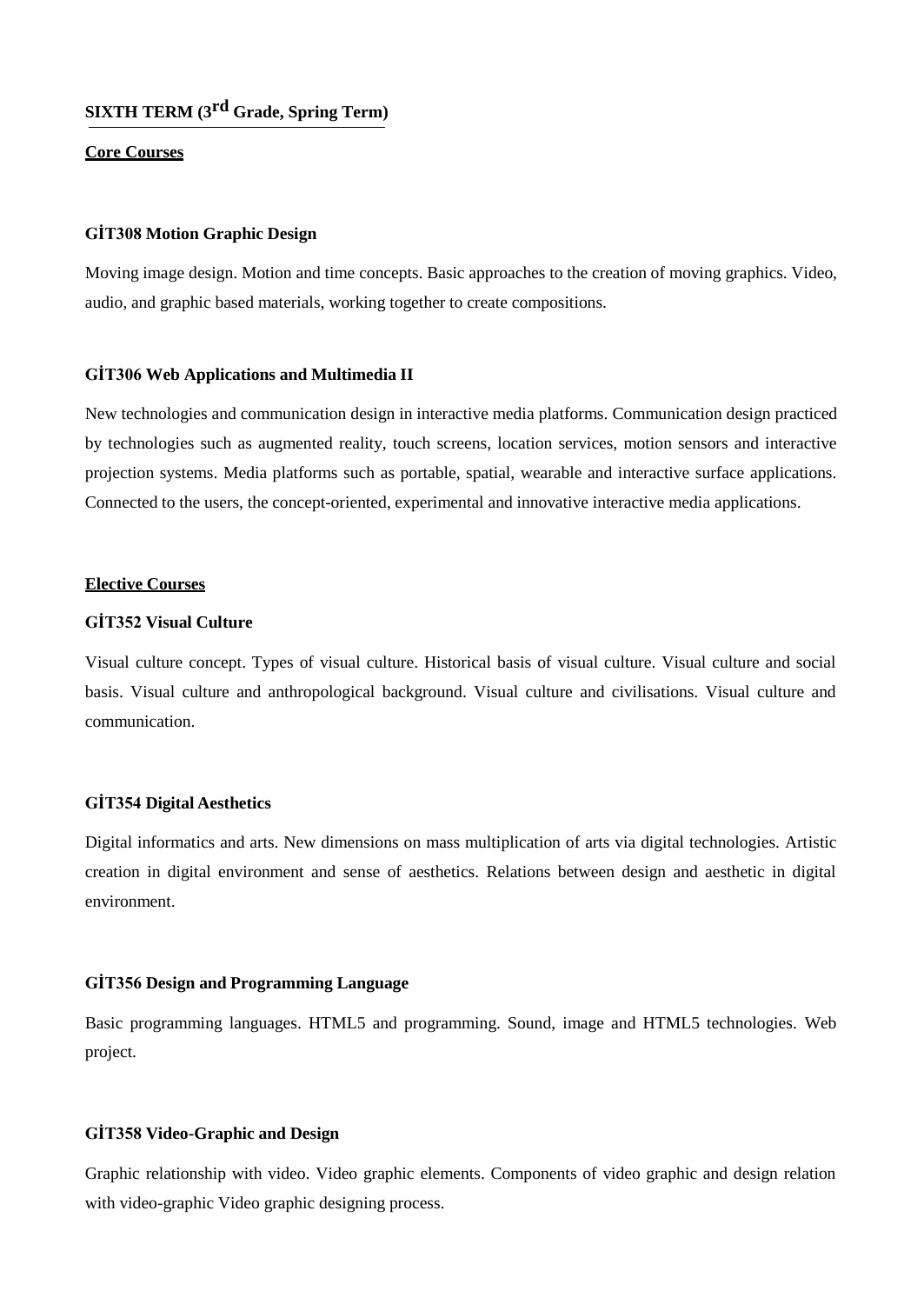#### **GİT360 Image, Sound and Motion**

Image, sound and motion relationship. Communicational and aesthetic aspects of the combination of image and sound. Motion picture techniques. Image, sound and motion practices in cinema and television. Image, sound and motion practices in multimedia.

#### **GİT362 Sound Design and Editing**

This course explores the use and development of sound along with technology in the historical process from the analogue period to today's digital technology. In this context, we focus primarily on analog- digital audio recorders (such as Microphones, Mixers, Computers) and microphones. Following the basic informations, describes how to record, organize and edit a sound with today's digital technology product software. Within the scope of the course, in the areas such as advertising, cinema, dubbing, details about usage of sound are tried to be provided by the professionals of media profession with the participation of the course.

#### **GİT364 Visual Text Analysis**

Visual texts and epistemology. Techniques for analysing visual texts. Discourse analysis of images. Ideological analysis of images. Content analysis of images. Visual texts and hermeneutical analysis techniques.

#### **GİT366 Photography and Manipulation**

Manipulation in photograph technics. Adjustment of photographic image. Software knowledge. Photography and image processing techniques. Simple image processing, Digital collage, installation, photographic sequences and series.

## **GİT368 Banner Design**

Banner as a medium for communication and advertising. Banner design and web technologies. Applicable banner projects.

#### **GİT370 Basic Motions in Animation**

Scenario, editing and motion. Basic motion technics. Animation application.

# **GİT374 Exlibris Design**

Affixed to the inside cover of the books, books on the visual element in accordance with the owner's name. Original exlibris design, reproduction and numbering.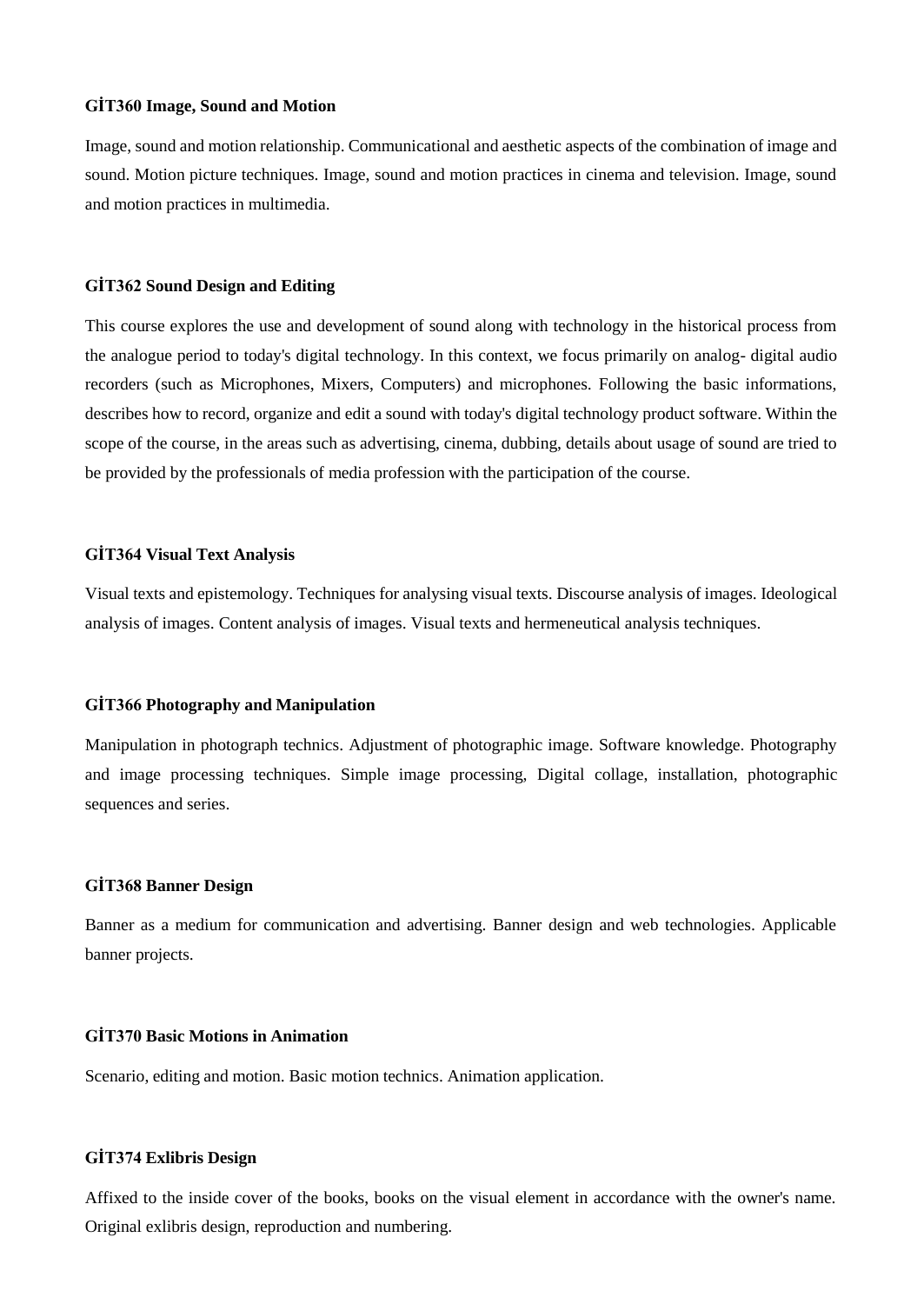# **GİT376 Information Design**

Examination of information systems. Planning, designing, placing and showing graphic design elements such as text, line, painting, color, flash, motion, space, sound, interaction in built or natural environment in print, base or digital environment.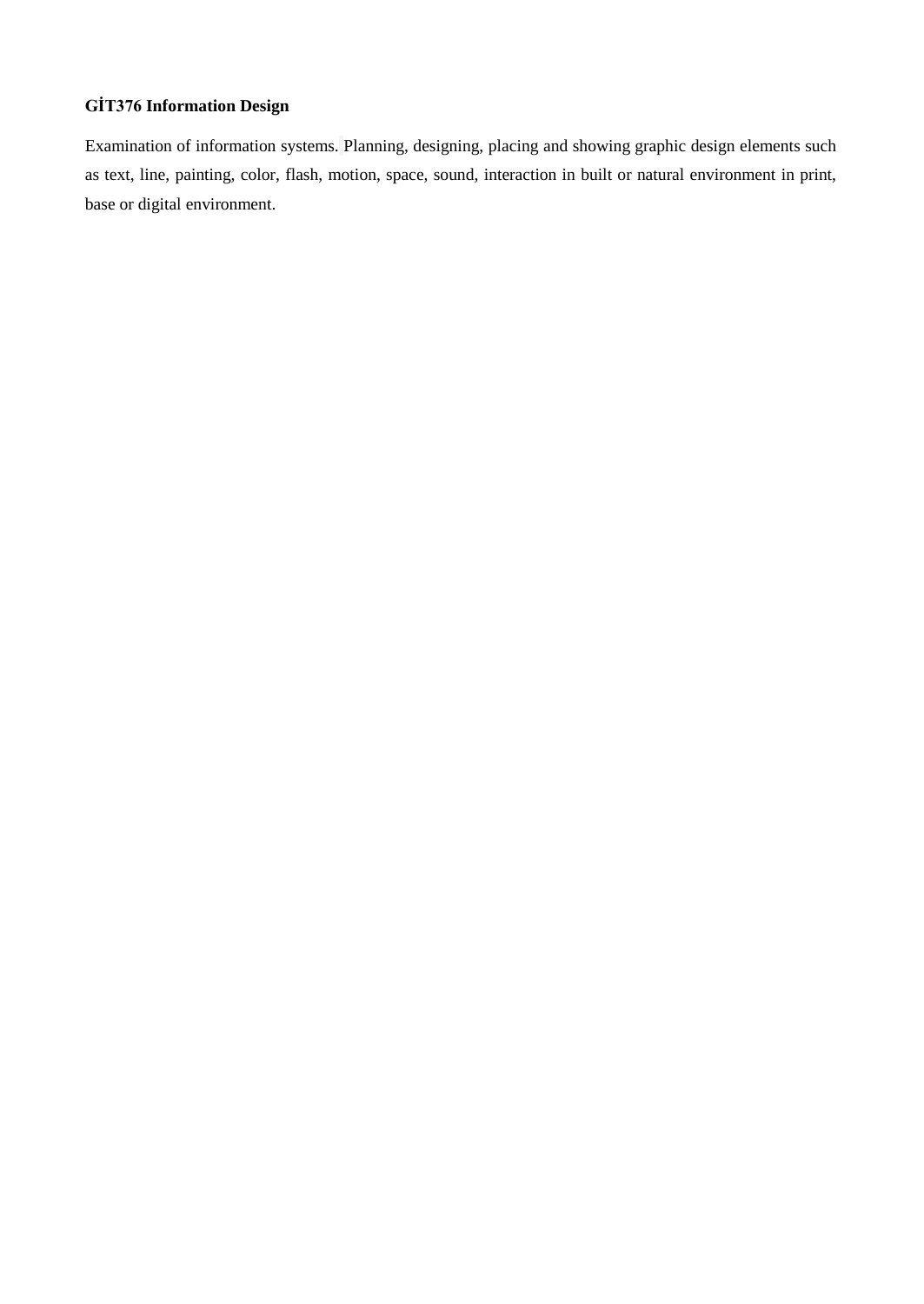# **SEVENTH TERM (4th Grade, Fall Term)**

## **Core Courses**

#### **GİT491 Graduation Project I**

In consideration of four years, realization of a research design on communication field. Determination of research subject. Determination of research methods and techniques. Data gathering and analyzing

#### **İLET401 Communication and Ethic**

The roots and thought of ethics. The importance of the fields of communication. The ethics of communication in Turkey. Ethical approaches to press, television and Internet broadcasting.

#### **Elective Courses**

#### **GİT453 Video Image Techniques and Practices**

Relation between digital communication technologies and visual communication design. Digital visual design practices. Digital photography. Digital caricature drawing. Comic strips, animations etc.

#### **GİT455 Design and Communication**

Design products and society. Design as a communication technique. Design products and productionconsumption relationship**.**

# **GİT457 City and Visuality**

Industrialization, modernization and transformation of new cities. Urban regulation and visuality. Urban architecture and visuality. Urban environmental planning and visuality. The importance of urban culture and visuality.

#### **GİT459 Interactive Media Design**

Digital communication technologies and interactive media design. Video techniques. Documentary film, e-book, e-magazine and newspaper designs. Educational and entertaining productions. Game designs.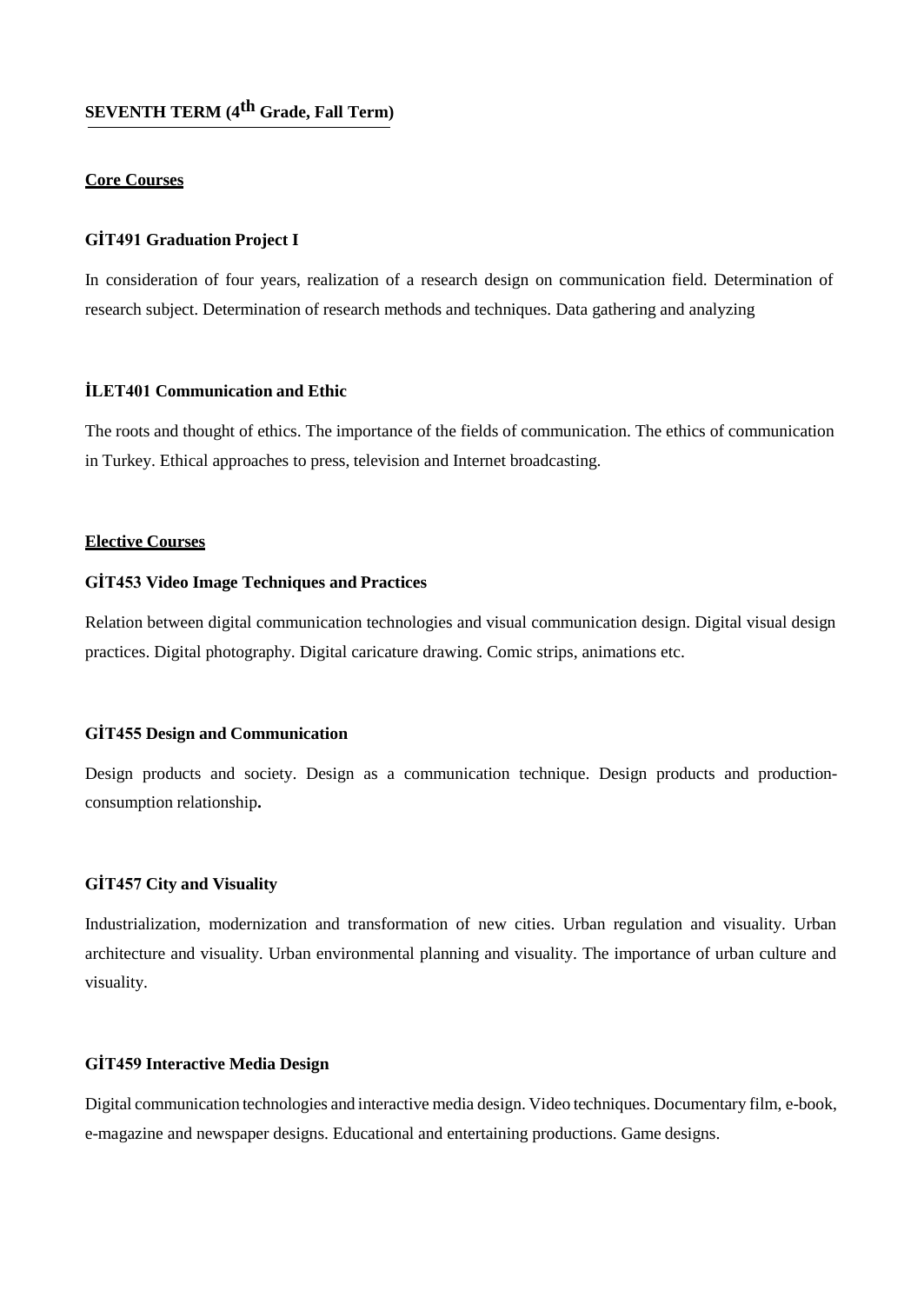### **GİT461 Animation**

Animation as a visual art form. Animation as a visual communication tool. Animation design practices in different technological eras. Digital communication period and animation.

#### **GİT463 Mythology and Iconography**

Mythology and iconography relationship. Communication via icons. History of iconography. Historical overview of mythology. Relationship between mythology and iconography in ancient times. Communication via icons in today's visual arts and communication. Iconographic designs in industrial cultural production environment of media.

## **GİT469 3D Modeling**

Knowledge of 3D perception and form. 3D design and software. 3D application and projects. To gain knowledge and experience about 3D Modeling and Render programs and media developed with these applications

#### **GİT471 Contemporary Art Movements**

From the mid of the 20th century to the present time, art movements, artists and artworks such as painting, sculpture, architecture, installation and digital art will be examined in chronological order. Art events around the World, such as exhibitions and biennials in leading art hubs and cities will be examined in this course.

# **GİT473 Package Design**

Brand and product identity. Packaging design, production, packaging strategies of brands and the importance of packaging in marketing. Packaging technologies and materials. Three-dimensional packaging design applications.

# **GİT475 Data Visualization**

Demonstrating statistical data and metrics in a complex and difficult-to-understand table view with graphs and various maps highlighting what is meant. Information visualization tools and software. Data literacy, infographics. Visualization and presentation of big data. Use of social network analysis to visualize information.

# **GİT477 Digital Game Design**

Game and game features. Psychological and sociological aspects of play. Digital games. Types and effects of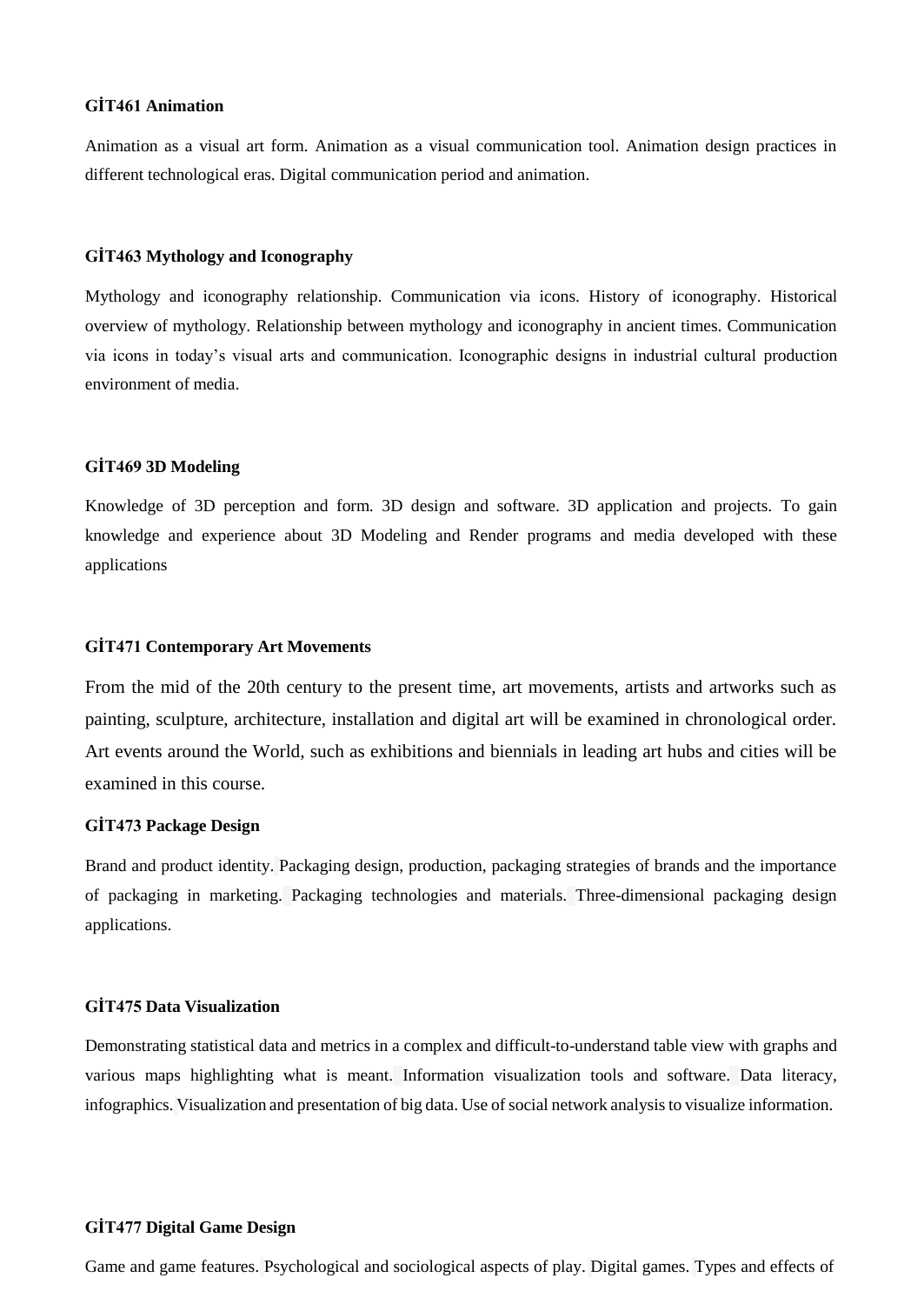digital games. Basic stages of digital game design process.

# **GİT479 Augmented Reality Applications**

Improving the analysis, design and implementation of augmented reality environments. Different applications used in processes. Designing communication design product with augmented reality.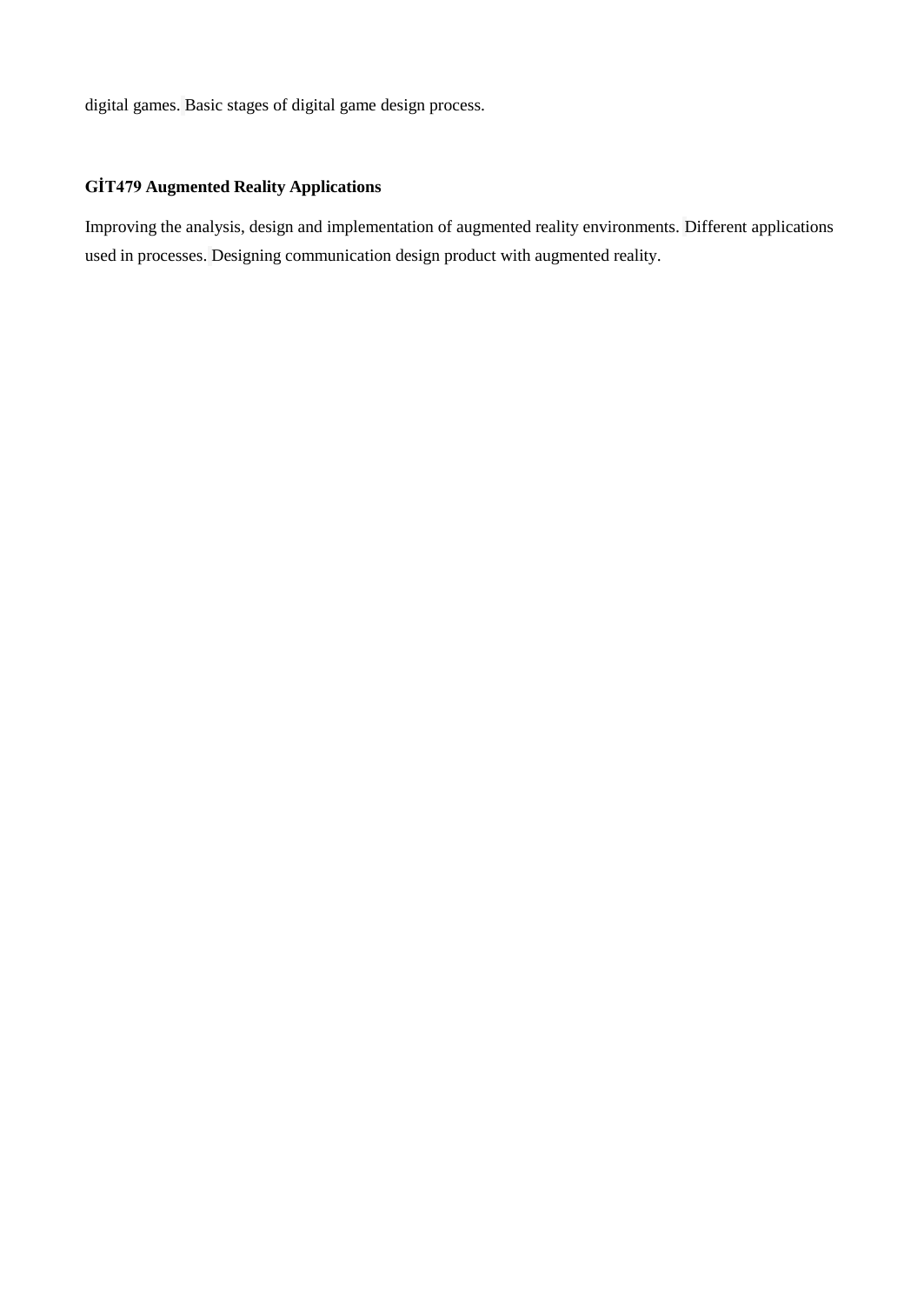# **EIGHT TERM (4th Grade, Spring Term)**

#### **Core Courses**

# **GİT492 Graduation Project II**

After completed research design phase, the transformation of the findings, conclusion and proposal into thesis text.

# **GİT406 Internship**

The purpose of this course is students to have experience and improve their employment opportunities according to their interests.

#### **ISG490 Occupational Health and Safety in Communications**

Aim and importance of occupational health and safety in the field of communication, its historical development; basic concepts in occupational health and safety, practices and legislative measures based on examples in Turkey. In the case of stress, discrimination and oppression in film sets, natural disaster situations, war correspondence, filming and making news in terrorism zones, and in busy working hours in advertising agencies; risks in computer, laboratory and studio use and employer responsibilities. International conventions on occupational health and safety for communications employees, joint decisions of the European Union.

#### **Elective Courses**

#### **GİT452 Digital Video Practices**

History of video practices. Digital communication technologies and video. Digital video producing and directing.

## **GİT454 Stock Photography**

Stock photography and technics. Stock image logic and photograph. Taking and publishing stock photo.

# **GİT456 Fine-Art Photography**

Concept of art photography. Emergence and development of art photography. Fine- art photographer and their work. Fine- art photography and art movements. Fine- art photography in the digital era.

#### **GİT458 Design Culture**

Design examples. Functions of design with cultural background. The relationship between producer- design-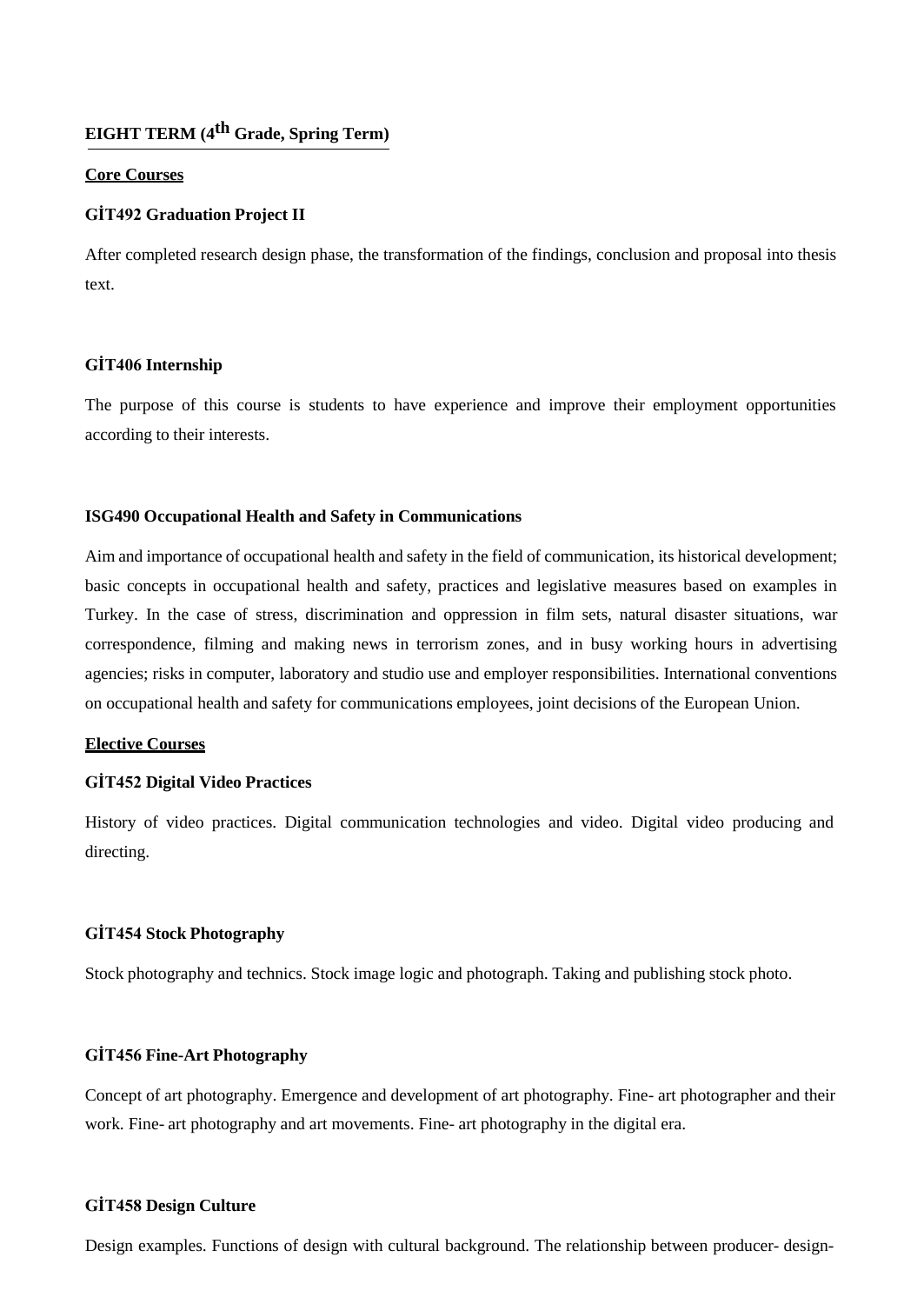user. Cultural codes and design.

## **GİT460 Creativity in Visual Arts**

Creativity and visual arts. Thinking with image. Expression with image. Narration with image. Communication through image. Visual design creativity.

## **GİT462 Cartoon and Humor**

Cartoon film as a visual communication tool. The emergence and development of the cartoon. Cartoon film as a popular culture product and format. Production and distribution of cartoon film in the environment of cultural industries. Production and distribution of cartoon film in the environment of digital communication.

## **GİT468 Stop Motion Visual and Design**

Scenario, composition and light. Taking sequential photo and technics. Stop Motion movie project.

#### **GİT470 News Photography**

Relationship between news and photograph. News photo and usage areas. Application project.

#### **GİT472 Design Philosophy**

The basic elements of the design realization process. The intellectual dimension of the design. Discussions on design philosophy.

## **GİT474 Political Economy of Design**

The political economy context in the design process. The cultural and political economy functions of the design. Design examples produced in different political economy backgrounds.

# **GİT478 Generic Design**

To learn kinetic typography, animation, fiction and audio for using visual communication design education in dynamic media such as cinema and TV. Designing main title for film and TV series considering it as graphical design product.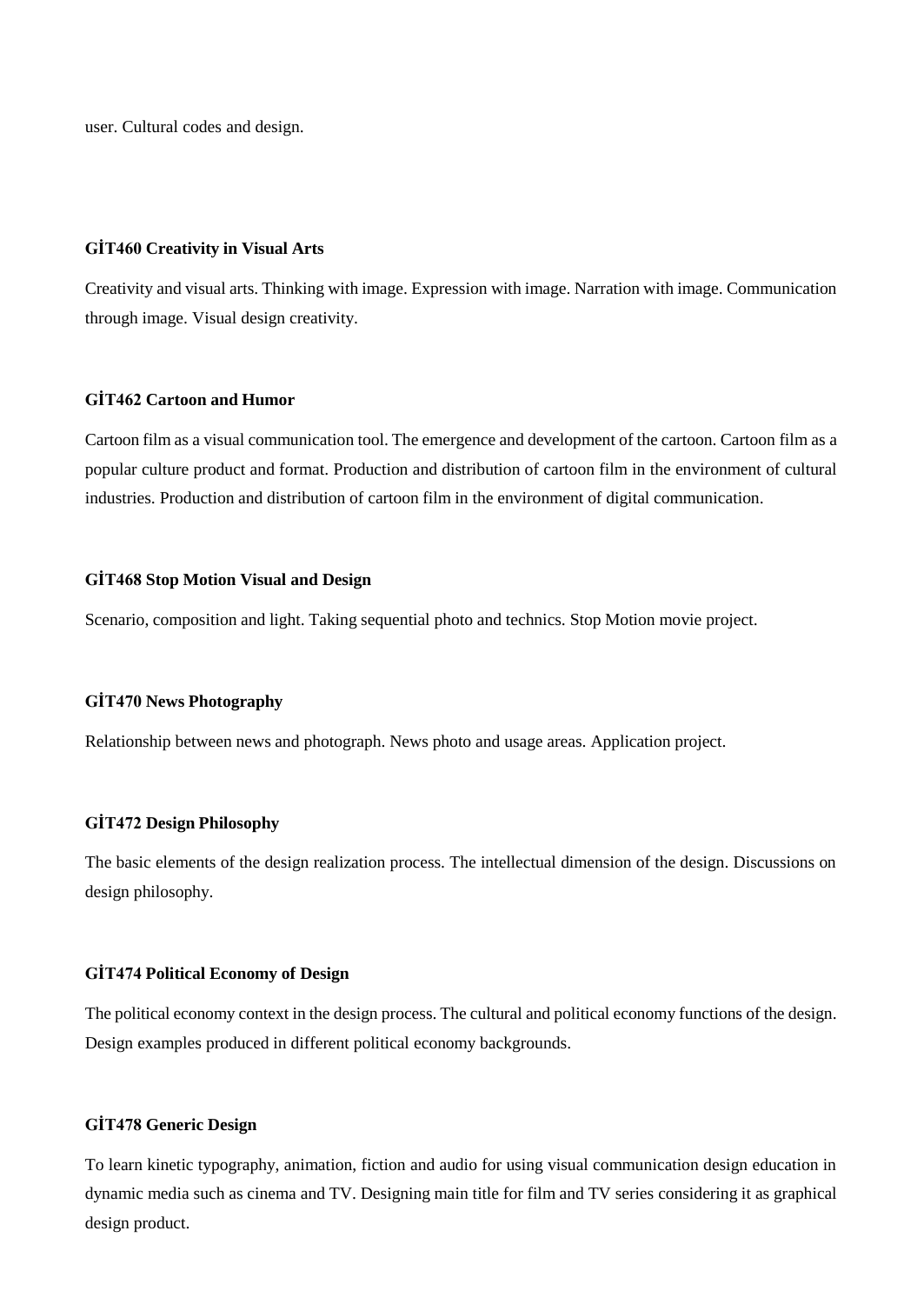# **GİT480 Portfolio Design**

Portfolio design and presentation logic. Portfolio process and practice. A portfolio design project. Promote, protect and display formats for the print and digital presentation. Original portfolio designs.

# **GİT482 Gamification in Design**

User experience design of applications based on creating an interactive environment in different disciplines such as trade, health, tourism, marketing, education by integrating game dynamics into brand, business or specific product

# **GİT484 Design Thinking**

To solve problems with creative thinking techniques by placing the human in the focus. Finding innovative solutions by using design thinking techniques for complex problems.